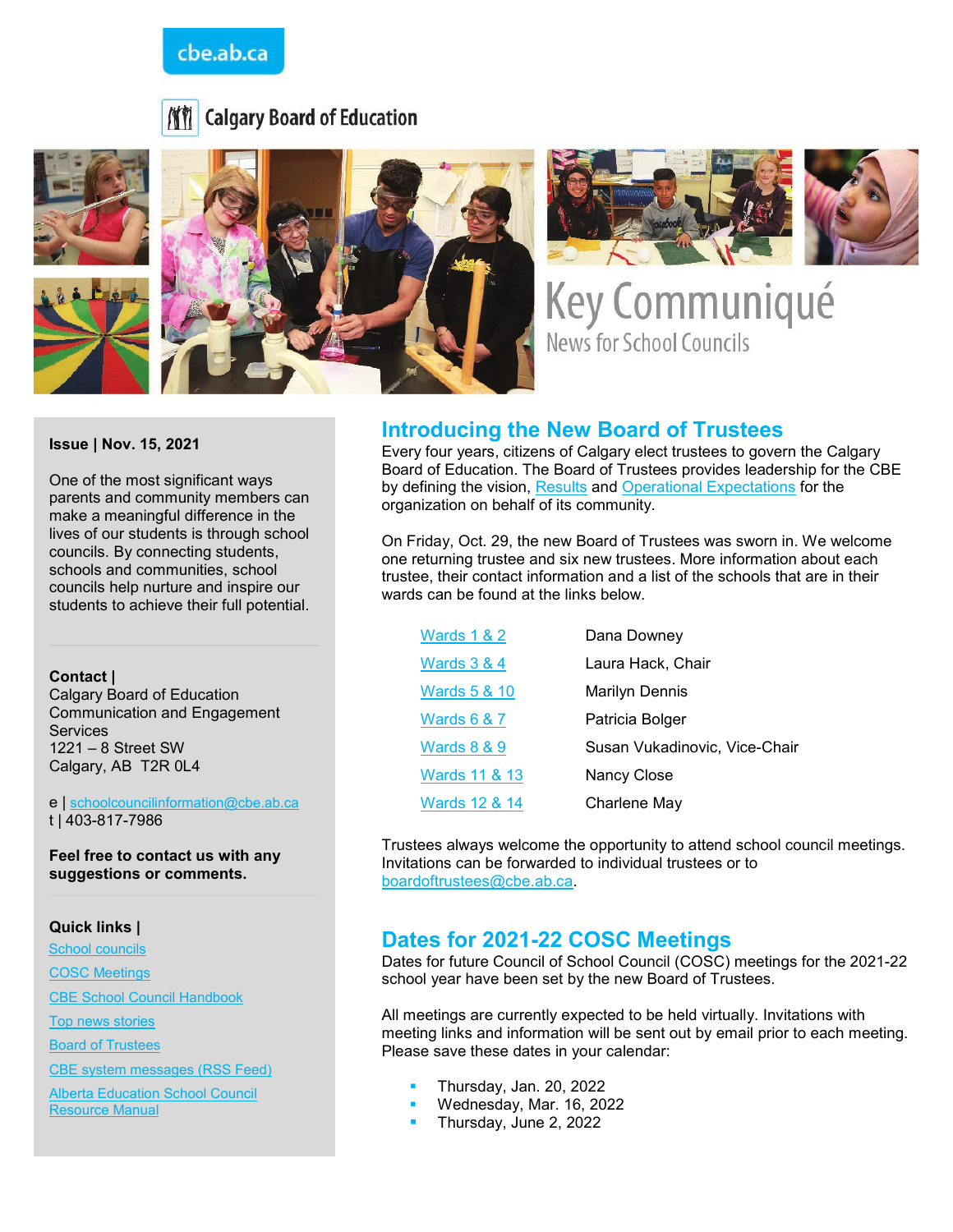## **Alberta School Council Engagement (ASCE) Grant**

On Aug. 19 the Alberta Government announced that it would be providing \$1 million to school councils to support collaboration between parents and schools. [\(Media](https://www.alberta.ca/release.cfm?xID=79718C360FF5C-9CC8-6A88-2EB588F37789D736) [release\)](https://www.alberta.ca/release.cfm?xID=79718C360FF5C-9CC8-6A88-2EB588F37789D736) Each school council will receive a \$500 ASCE grant.

The CBE Finance department is applying for the grant and will ensure the funds are disbursed to schools and made available to school councils.

The decision for how to use the funds must be made by the school council, and funds must be used in the school year in which they are allocated.

Allowable examples of parent engagement activities and projects include:

- workshops for parents to increase capacity for school council members;
- information sessions on how parents can support student learning at home and at school;
- parent resources and workshops on topics such as, mental health and wellbeing, cyber bullying, healthy living, etc.;
- programs to support multi-cultural and Indigenous families;
- parent resources in multiple languages;
- events to engage parents on local issues;
- parent engagement in promoting the value of the arts;
- trainer/facilitator costs for the professional development, workshops or sessions associated with the above.

Examples of non-allowable expenses include:

- entertainment costs, meals, snacks, other food
- capital asset purchases
- activities that have already taken place
- organization memberships or conference fees
- fundraising events
- prizes or incentives to parents and/or students
- payment to school board staff including honoraria and gifts
- entertainment activities such as barbeques, volunteer teas, movie nights, dances, concerts or performances, etc.

### **ASCA Workshops 2021-22**

Alberta School Councils Association (ASCA) offers a number of workshops that can be paid for through the ASCE grant. See the **ASCA** website for a list of available workshops.

# **Draft Curriculum Engagement Sessions**

In addition to the [online survey](https://www.alberta.ca/curriculum-have-your-say.aspx) (open until Feb. 2022), Alberta Education is holding online sessions so Albertans can hear information about the curriculum and ask questions.

Parents and the public are invited to attend a virtual information session hosted by Alberta Education staff.

Register now:

- [Tuesday, Nov. 16 from 7 to 8:15 p.m. \(French\)](https://us02web.zoom.us/webinar/register/WN_NCsUOcGFShqdodniNZ2pzg)
- [Wednesday, Dec. 8 from 7 to 8:15 p.m. \(English](https://us02web.zoom.us/webinar/register/WN_jJfGY_zxQpu8Uojy6ge-AQ)  [with closed captioning\)](https://us02web.zoom.us/webinar/register/WN_jJfGY_zxQpu8Uojy6ge-AQ)

There will be additional virtual information sessions in English every month and in French every second month. Please visit: [https://www.alberta.ca/curriculum-have-your](https://www.alberta.ca/curriculum-have-your-say.aspx)[say.aspx](https://www.alberta.ca/curriculum-have-your-say.aspx) for more information.

## **COVID-19 Immunization Requirement for Parents/Guardians**

On Nov. 9, parents and guardians were informed of the CBE's new policy regarding COVID-19 vaccination. The email to CBE families provides details about the requirement prior to entering schools for matters such as parent-teacher conferences or participating in extracurricular activities. Read the details on [the CBE's](https://www.cbe.ab.ca/news-centre/Pages/2021-22-update-for-families-november-9-2021.aspx)  [homepage.](https://www.cbe.ab.ca/news-centre/Pages/2021-22-update-for-families-november-9-2021.aspx)

### **CBE Flames Fundraiser**

Students and their families can enjoy a Flames game and support CBE students. Tickets can be purchased online at [www.flamesgroups.com/CBE](http://www.flamesgroups.com/CBE) for \$41 each. \$10 from every ticket purchased goes to support [EducationMatters,](https://www.educationmatters.ca/) Calgary's public education trust.

## **[Curls and Coils for Cosmetology](https://www.educationmatters.ca/campaign/curls-and-coils-for-cosmetology/)  Fundraiser - [EducationMatters](https://www.educationmatters.ca/campaign/curls-and-coils-for-cosmetology/)**

EducationMatters has launched a campaign to raise funds to purchase textured hair mannequins for use in all nine CBE high schools with a cosmetology program. The addition of these mannequins enhances diversity in the cosmetology curriculum and will help to ensure students can broaden their understanding of a wide range of hair types, cultures, and potential client needs. [Read more](https://www.educationmatters.ca/campaign/curls-and-coils-for-cosmetology/) about this fundraiser.